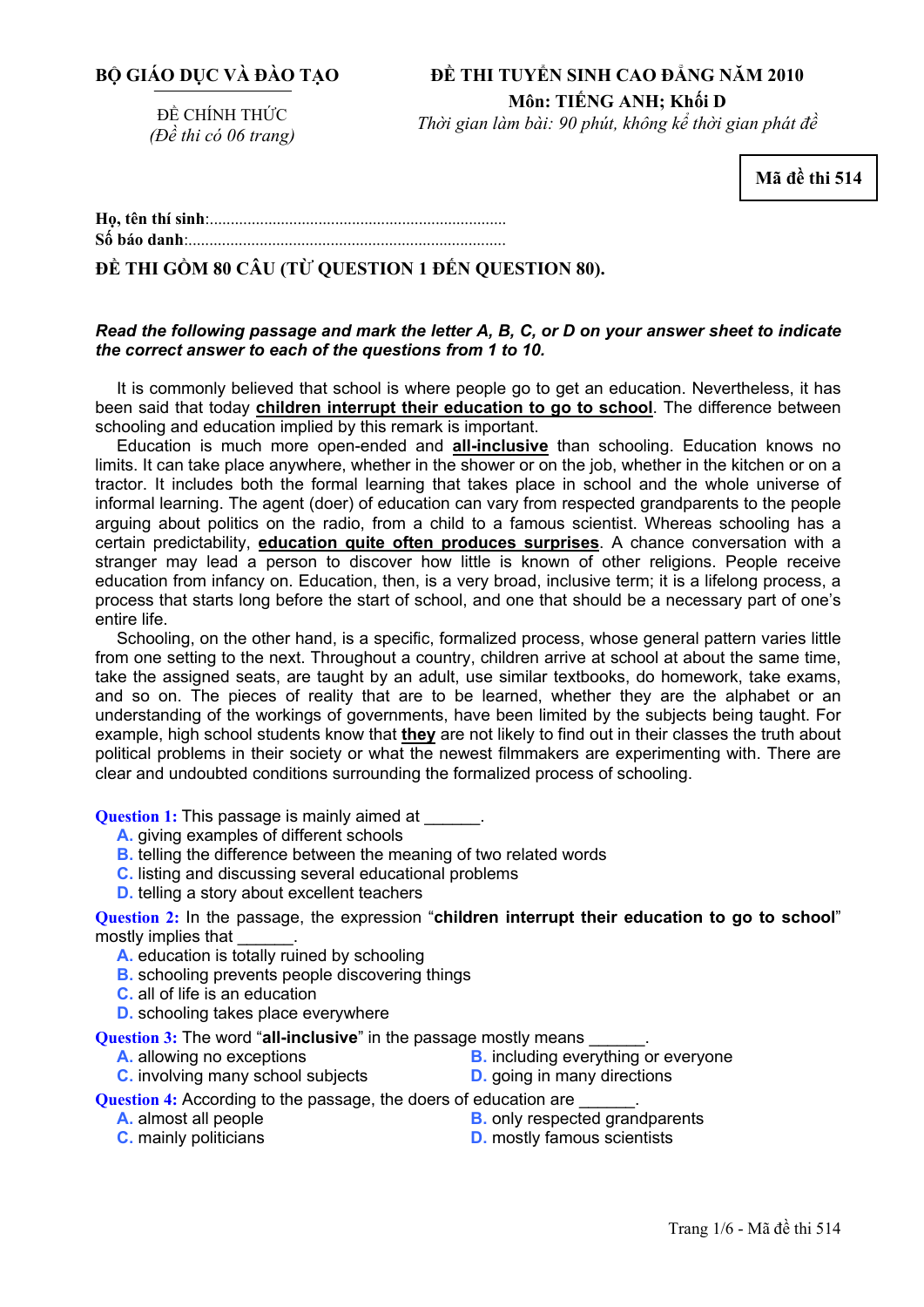**Question 5:** What does the writer mean by saying "**education quite often produces surprises**"?

- **A.** Educators often produce surprises.
- **B.** Success of informal learning is predictable.
- **C.** Informal learning often brings about unexpected results.
- **D.** It's surprising that we know little about other religions.

**Question 6:** Which of the following would the writer support?

- **A.** Schooling is of no use because students do similar things every day.
- **B.** Our education system needs to be changed as soon as possible.
- **C.** Without formal education, people won't be able to read and write.
- **D.** Going to school is only part of how people become educated.
- **Question 7:** The word "**they**" in the last paragraph refers to \_\_\_\_\_\_.
- 
- **B.** high school students
- **C.** workings of governments **D.** political problems

**Question 8:** Because the general pattern of schooling varies little from one setting to the next, school children throughout the country

- **A.** are taught by the same teachers **B.** have the same abilities
- **C.** have similar study conditions **D. D.** do similar things
- -

**Question 9:** From the passage, we can infer that a high school teacher

- **A.** is not allowed to teach political issues **B.** is bound to teach programmed subjects
- **C.** is free to choose anything to teach **D.** has to teach social issues to all classes

**Question 10:** Which of the following is TRUE according to the passage?

- **A.** The best schools teach a variety of subjects.
- **B.** The more years students go to school, the better their education is.
- **C.** Students benefit from schools, which require long hours and homework.
- **D.** Education and schooling are quite different experience.

## *Read the following passage and mark the letter A, B, C, or D on your answer sheet to indicate the correct answer to each of the questions from 11 to 20.*

For more than six million American children, coming home after school means coming back to **an empty house**. Some deal with the situation by watching TV. Some may hide. But all of them have something in common. They spend part of each day alone. They are called "**latchkey children**". They are children who look after themselves while their parents work. And their bad condition has become a subject of concern.

Lynette Long was once the principal of an elementary school. She said, "We had a school rule against wearing jewelry. A lot of kids had chains around their necks with keys attached. I was constantly telling them to put the keys inside shirts. There were so many keys; it never came to my mind what they meant." Slowly, she learned that they were house keys.

She and her husband began talking to the children who had keys. They learned of the effect working couples and single parents were having on their children. Fear was the biggest problem faced by children at home alone. One in three latchkey children the Longs talked to reported being frightened. Many had nightmares and were worried about their own safety.

The most common way latchkey children deal with their fears is by hiding. They may hide in a shower stall, under a bed or in a closet. The second is TV. They often turn the volume up. It's hard to get statistics on latchkey children, the Longs have learned. Most parents are slow to admit that they leave their children alone.

**Question 11:** The phrase "an empty house" in the passage mostly means

- **A.** a house with no people inside **B.** a house with too much space
- -
- 
- 
- **C.** a house with no furniture **D.** a house with nothing inside

**Question 12:** One thing that the children in the passage share is that

- **A.** they all wear jewelry **B.** they are from single-parent families
- **C.** they spend part of each day alone **D.** they all watch TV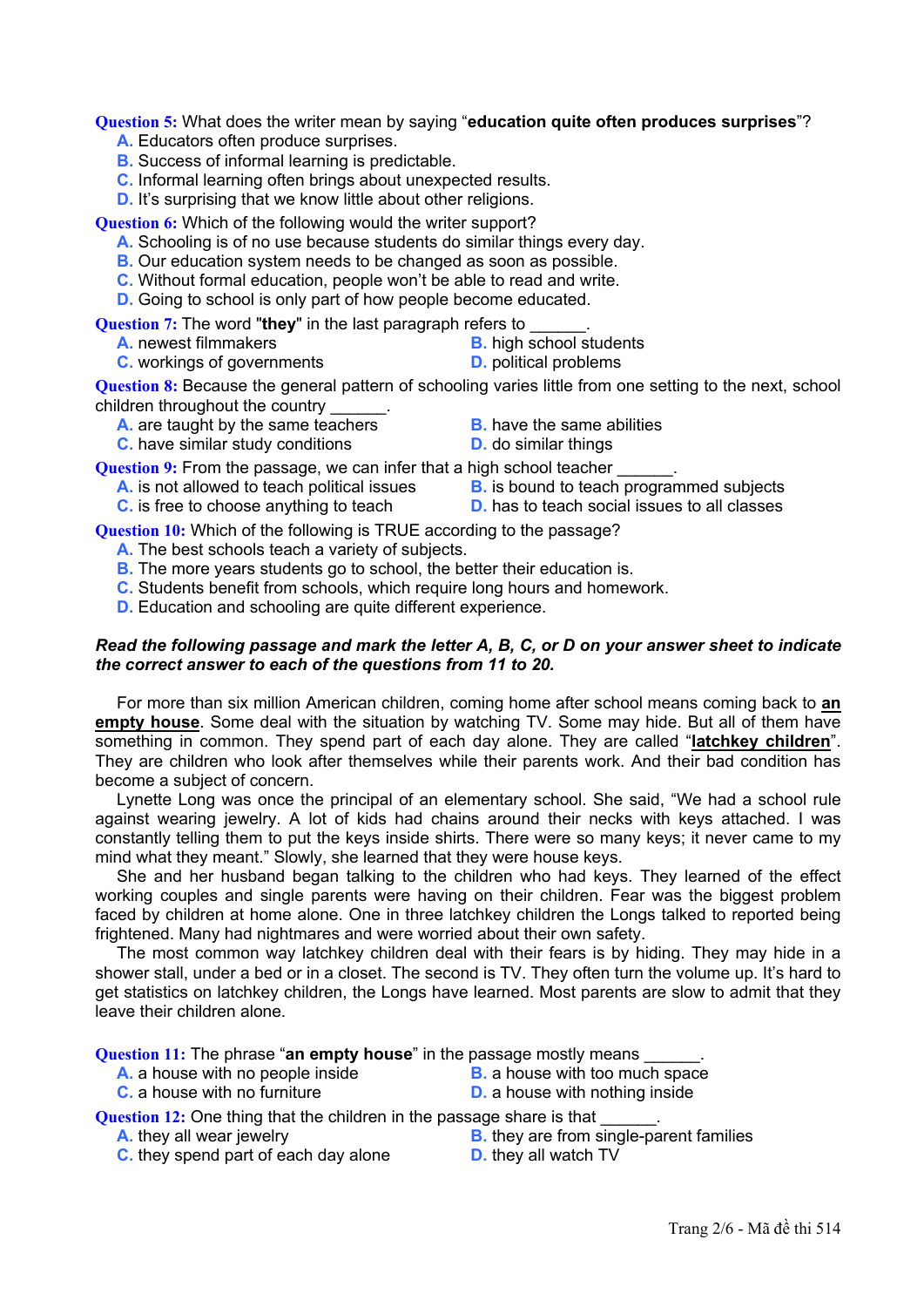**Question 13:** The phrase "**latchkey children**" in the passage means children who  $\blacksquare$ . **A.** close doors with keys and watch TV by themselves **B.** look after themselves while their parents are not at home **C.** are locked inside houses with latches and keys **D.** like to carry latches and keys with them everywhere **Question 14:** The main problem of latchkey children is that they \_\_\_\_\_\_.<br>**A.** are also found in middle-class families **B.** are growing in numbers **A.** are also found in middle-class families **C.** watch too much television during the day **D.** suffer a lot from being left alone **Question 15:** What is the main idea of the first paragraph? **A.** Why kids hate going home. **B.** How kids spend free time. **C.** Children's activities at home. **D.** Bad condition of latchkey children. **Question 16:** Why did a lot of kids have chains around their necks with keys attached? **A.** They had to use the keys to open school doors. **B.** Schools didn't allow them to wear jewelry, so they wore keys instead. **C.** They were fully grown and had become independent. **D.** They would use the keys to enter their houses when they came home. **Question 17:** What do latchkey children suffer most from when they are at home alone?<br>**A.** Fear. **B.** Loneliness. **C.** Boredom. **D.** Tiredness **A. Loneliness. C. Boredom. D. Tiredness. Question 18:** Lynette Long learned of latchkey children's problems by **A.** interviewing their parents **B.** delivering questionnaires **C.** visiting their homes **D.** talking to them **Question 19:** What is the most common way for latchkey children to deal with fears? **A.** Hiding somewhere. **B.** Having a shower. **C.** Talking to the Longs. **D.** Lying under a TV. **Question 20:** It's difficult to find out the number of latchkey children because \_\_\_\_\_\_. **A.** there are too many of them in the whole country **B.** they do not give information about themselves for safety reasons **C.** they hide themselves in shower stalls or under beds **D.** most parents are reluctant to admit that they leave their children alone

*Mark the letter A, B, C, or D on your answer sheet to indicate the correct answer to each of the following questions.* 

**Question 21:** \_\_\_\_\_\_ but he also proved himself a good athlete.

- **A.** He did not show himself only a good student
- **B.** Not only he showed himself a good student
- **C.** Not only did he show himself a good student
- **D.** A good student not only showed him
- **Question 22: Yesterday my mother bought** 
	- **A.** beautiful Italian some cotton hats **B.** some hats beautiful Italian cotton
	- **C.** some beautiful Italian cotton hats **D.** Italian some beautiful cotton hats
- **Question 23:** When reaching the top of the hill, \_\_\_\_\_\_\_.<br>A. it was the sea that extended below us **B.** the sea came into view
	- **A.** it was the sea that extended below us
	- **C.** we extended the sea below us **D.** we suddenly caught sight of the sea
- **Question 24:** The new manager explained \_\_\_\_\_\_ new procedures to save time and money.
	- **A.** to the staff that he hoped to establish **B.** with the staff that he hoped to establish
	- **C.** to the staff that he hopes to establish **D.** with the staff that he hopes to establish
- 
- 
- 
- -
- **Question 25:** He climbed the tree \_\_\_\_\_\_ before the wind blew them off.
	- -
- **A.** so as to pick the apples **B.** in order for the apples to pick **C**. so that to pick the apples **B. D.** in order that to pick the apples
	- **D.** in order that to pick the apples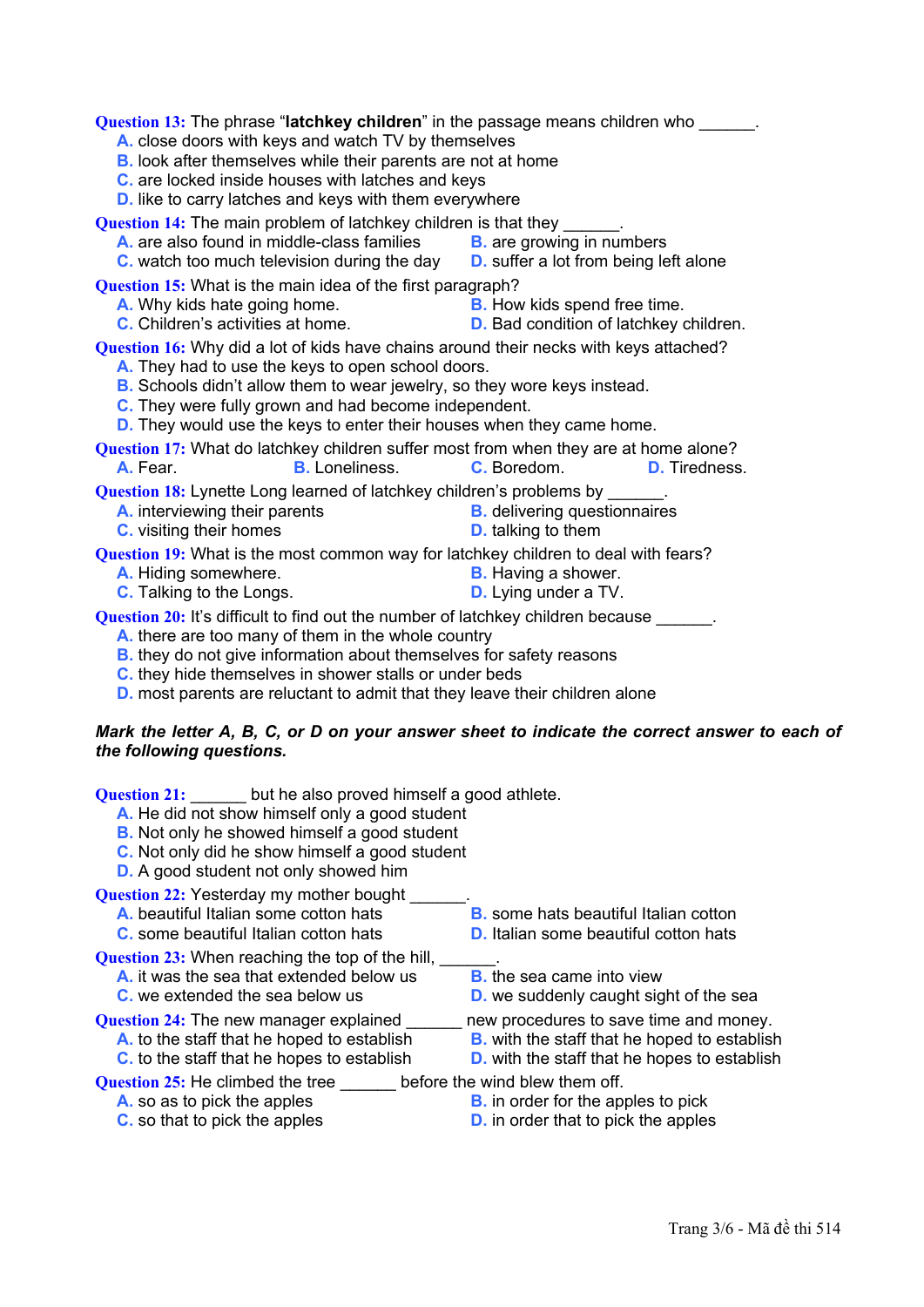# *Mark the letter A, B, C, or D on your answer sheet to indicate the sentence that is closest in meaning to each of the following questions.*

**Question 26:** The way to get the best out of me is to make me work very hard.

- **A.** Don't make me work hard or I can't make the best out of me.
- **B.** If you make me work hard, I can't get the best.
- **C.** My work is under consideration, so I do my best.
- **D.** I work best when I am under pressure.

**Question 27:** I found myself at a loss to understand my closest friend's words.

- **A.** I found my closest friend's words easy to understand.
- **B.** I lost heart and didn't understand my closest friend's words.
- **C.** I understood my closest friend's words completely.
- **D.** I found my closest friend's words quite incomprehensible.

**Question 28:** Their chances of success are small.

**A.** It's not very likely that they will succeed. **B.** It's possible that they will achieve success.

**C.** They have no chances of being successful. **D.** They will certainly be successful.

**Question 29:** It is a basic requirement in the modern world to be able to deal with figures.

**A.** Dealing with figures requires a basic knowledge of the modern world.

- **B.** Being able to deal with figures is a basic requirement in the modern world.
- **C.** The world requires us to have a basic understanding of figures.
- **D.** Dealing with the modern world requires a basic knowledge of figures.

**Question 30:** "Be careful! Don't do that again," he said.

- **A.** He told me to be careful, so I didn't do that again.
- **B.** He advised me to be careful and do that again.
- **C.** He warned me not to do that again.
- **D.** He encouraged me to do that again.

## *Mark the letter A, B, C, or D on your answer sheet to show the underlined part that needs correction.*



## *Mark the letter A, B, C, or D on your answer sheet to indicate the word that differs from the rest in the position of the main stress in each of the following questions.*

| Question 36: A. family           | <b>B.</b> attractive  | <b>C.</b> industry    | <b>D.</b> marvellous  |
|----------------------------------|-----------------------|-----------------------|-----------------------|
| <b>Question 37: A. leisure</b>   | <b>B.</b> command     | C. secure             | <b>D.</b> pretend     |
| <b>Question 38: A. commodity</b> | <b>B.</b> difficulty  | <b>C.</b> simplicity  | <b>D.</b> discovery   |
| Question 39: A. into             | <b>B.</b> country     | C. between            | <b>D.</b> tennis      |
| Question 40: A. residential      | <b>B.</b> expectation | <b>C.</b> traditional | <b>D.</b> competition |

*Mark the letter A, B, C, or D on your answer sheet to indicate the correct answer to each of the following questions.* 

**Question 41:** Why is everybody him all the time? **A.** criticize **B.** criticizing **C.** critical **D.** criticism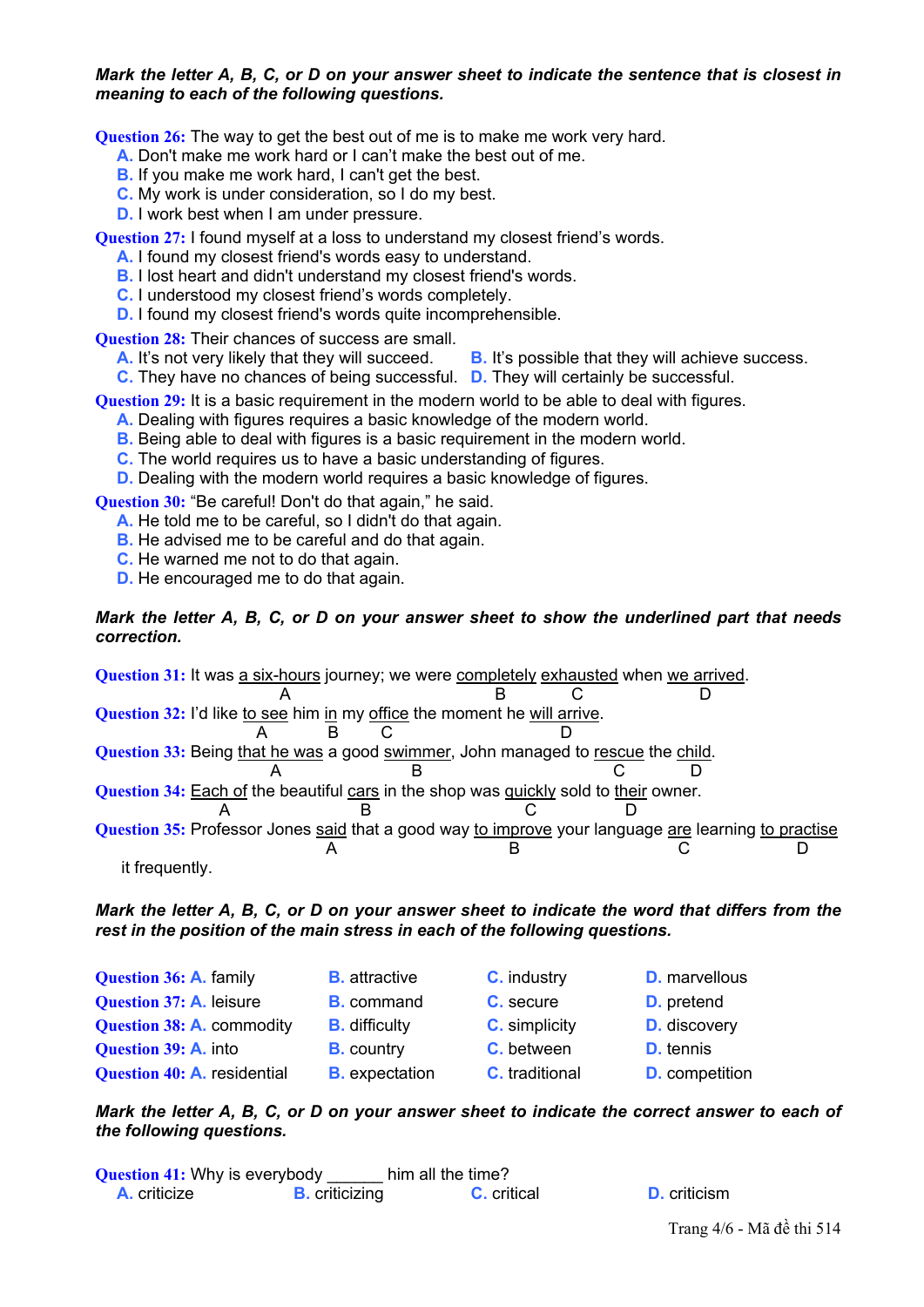**Question 42:** \_\_\_\_\_\_ stamps, my brother collects coins. **A.** Near **B.** Besides **C.** Beside **D.** Except **Question 43:** We didn't go to the zoo yesterday \_\_\_\_\_\_ the heavy rain. **A.** because of **B.** so **C.** in spite of **D.** because **Question 44:** He managed to keep his job \_\_\_\_\_\_\_ the manager had threatened to sack him. **A.** although **B.** therefore **C.** unless **D.** despite **Question 45:** I'm really looking forward \_\_\_\_\_\_ to university. **A.** go **B.** to going **C.** going **D.** to go **Question 46:** You look tired. Why don't we \_\_\_\_\_\_ and have a good rest? **A.** call its name **B.** call on **C.** call it a day **D.** call off **Question 47:** I \_\_\_\_\_\_ hurry. It's nearly 8.00, and my first class starts at 8.15. **A.** would prefer **B.** would rather **C.** had better **D.** can't help **Question 48:** There's little of foreign news in today's paper. **A.** coverage **B.** information **C.** article **D.** column **Question 49:** She \_\_\_\_\_\_ me a very charming compliment on my painting. **A.** showed **B.** took **C.** paid **D.** made **Question 50:** Thanks to my friends' remarks, my essays have been improved. **A. constructor B. construction <b>C.** construct **D.** constructive **Question 51:** - "Is it all right if I use your bike?"  $-$  " $-$ " **A.** Sure, go ahead. **B.** Oh, forget it. **C.** I accept it. **D.** I don't care. **Question 52:** - "Would you like beer or wine?"  $-\frac{u}{m}$ **A.** No. I've no choice. **B.** Yes. I'd love to. **C.** I couldn't agree more. **D.** I'd prefer beer, please. **Question 53:** All of us won't go camping \_\_\_\_\_\_ the weather stays fine. **A.** so **B.** unless **C.** but **D.** however **Question 54:** The manager him for a minor mistake.<br> **A.** blamed **B.** charged **C.** accused **A.** blamed **B.** charged **C.** accused **D.** complained **Question 55:** You need more exercise - you should \_\_\_\_\_\_ jogging.<br>**A.** trv on **B.** hold up **C.** carry out **A.** try on **B.** hold up **C.** carry out **D.** take up **Question 56:**  $-\frac{9}{2}$  =  $\frac{3}{2}$  - "He's tall and thin with blue eyes." **A.** What does John look like? **B.** How is John? **C.** Who does John look like? **D.** What does John like? **Question 57:** That pipe \_\_\_\_\_\_ for ages - we must get it mended. **A.** is leaking **B.** had been leaking **C.** has been leaking **D.** leaks **Question 58:** You should make a(n) \_\_\_\_\_\_ to overcome this problem. **A.** trial **B.** impression **C.** effort **D.** apology **Question 59:** There were some rainy days, but it was a nice holiday \_\_\_\_\_\_. **A.** in particular **B.** by all means **C.** by no means **D.** in general **Question 60:** If you don't know when that important football match takes place, look it \_\_\_\_\_\_ in the World Cup timetable. **A.** up **B.** out **C.** into **D.** after Question 61: - "You look nervous! \_\_\_\_\_\_\_" - "This thunder scares me to death." **A.** How are you? **B.** Come on! **C.** What's wrong? **D.** Why's that? **Question 62:** Don't touch that wire or you'll get an electric **A.** fire **B.** shock **C.** charge **D.** current **Question 63:** "Can you \_\_\_\_\_\_ me a favor, Bill?" Peter said. **A.** get **B.** do **C.** put **D.** make **Question 64:** \_\_\_\_\_\_ entering the hall, he found everyone waiting for him. **A.** At **B.** Of **C.** With **D.** On